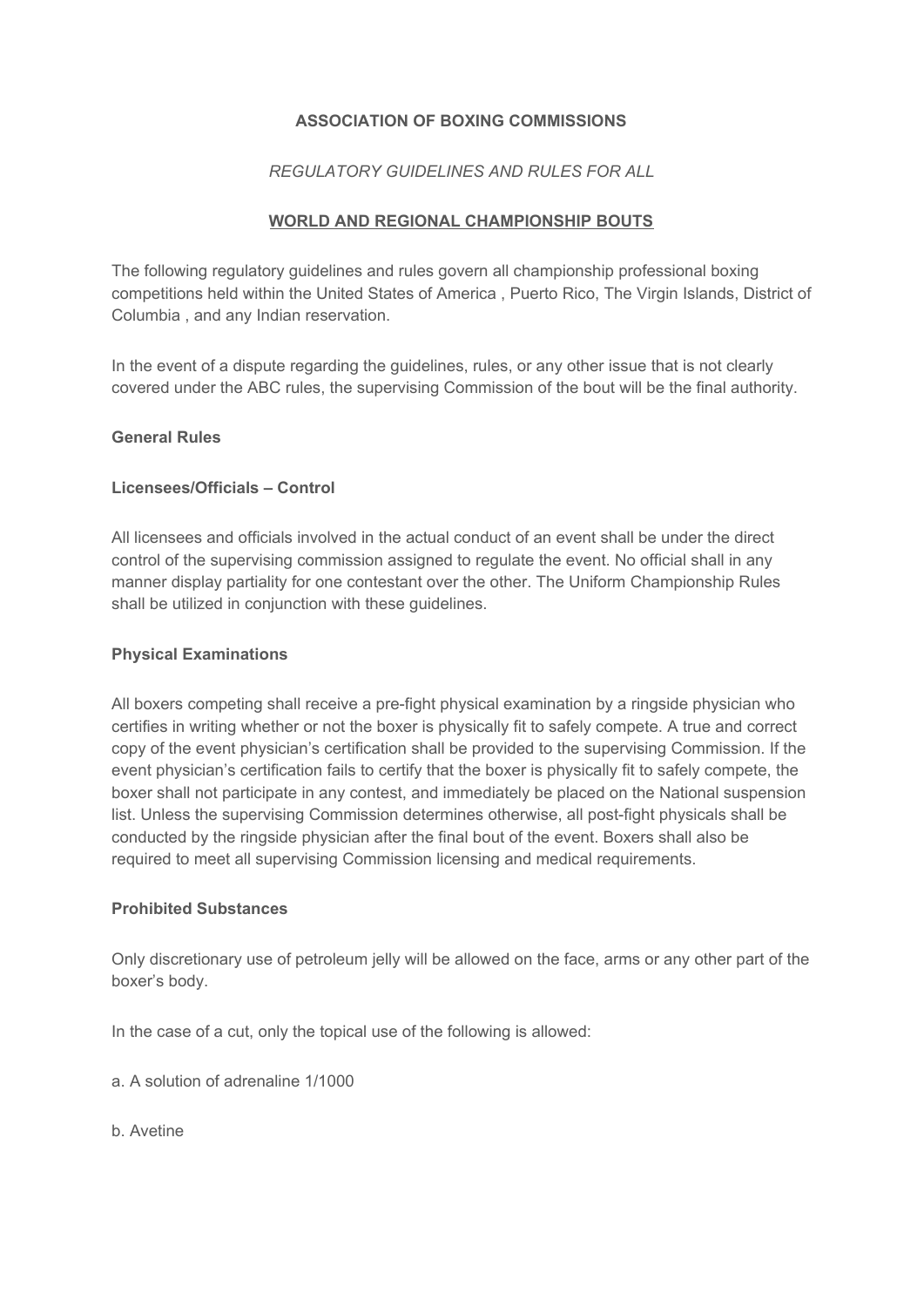c. Thrombin

\*\*All other solutions are prohibited.

### **Prohibited Drugs**

Any/all boxers may be required to submit to drug testing, or any other testing as required by the supervising Commission at the promoter's expense.

### **Out of State Suspensions**

All medical and administrative suspensions placed on contestants by other athletic commissions will be recognized by the supervising Commission.

### **MEDICAL INSURANCE**

### **Health Insurance**

Each boxer shall be covered by health insurance that provides medical coverage for any injuries sustained in the boxing event. The recommended amount of health and accidental death benefit coverage per boxer is \$100,000. The minimum amount per boxer shall be \$10,000 health and \$10,000 accidental death benefits. A certificate of health insurance must be provided to the supervising commission prior to the match.

### **FEDERAL REQUIREMENTS**

### **Federal Identification card**

Boxers must be at least eighteen (18) years of age and possess a current Federal ID Card in order to compete in a professional boxing match.

#### **Federal Compliance**

There shall be full compliance with the Professional Boxing Safety Act of 1996 and the Muhammad Ali Boxing Reform Act (15 USC § 6301, et seq.) and any amendments made thereto.

#### **LICENSE**

#### **Licenses**

All positions recognized by the supervising commission are required to be licensed.

#### **License Fee Schedule**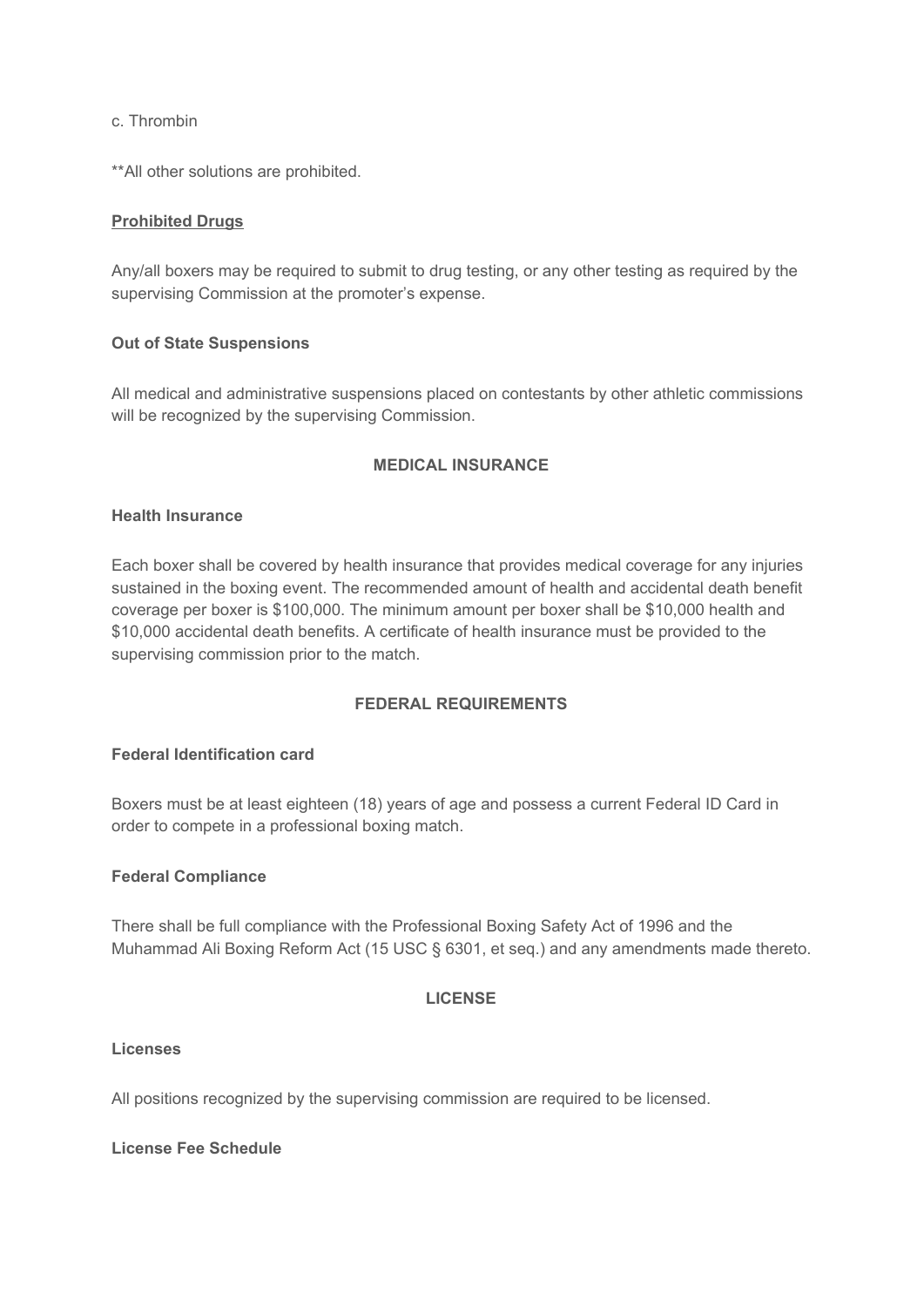The supervising Commission shall use their current license fee schedule.

# **FEMALE BOXING RULES**

# **Protective Equipment**

Female boxers shall box in boxing shorts, abdominal guard, foul proof cup, body shirt, shoes and a custom-made, individually fitted mouthpiece. Breast protectors are optional.

### **Hair & Cosmetics**

Boxers shall wear NO facial cosmetics. Hair shall be secured with soft and non-abrasive materials when deemed appropriate by an official from the supervising commission.

### **Weight Classes**

The weight classes shall be the same as used by male boxers.

### **Number and Duration of Rounds**

No female professional boxing contest shall be scheduled for more than ten (10) rounds. Each round shall be two (2) minutes in duration and have a one (1) minute rest period between rounds.

#### **Female Bout Gloves Sizes**

Glove weight shall be the same as used by male boxers. Larger gloves may be used if agreed upon by both boxers.

### **Pregnancy Test**

**Negative pregnancy tests, not more than 14 days old, shall be provided to the supervising boxing commission prior to each bout.**

**BOXING RULES**

Weigh-Ins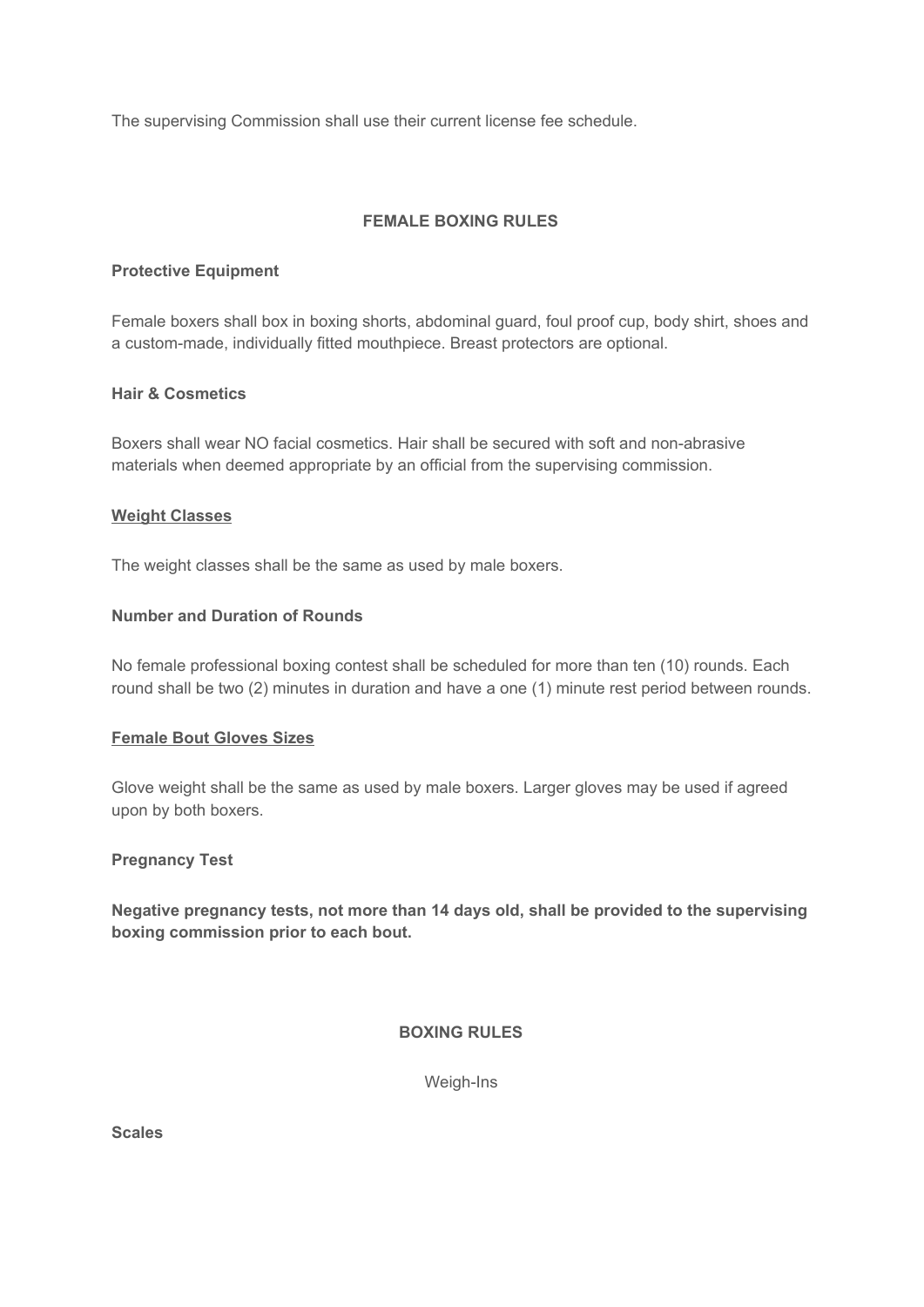The scales used for weigh-ins shall be provided by the promoter and approved by the supervising Commission. If more than one scale is used, each boxer shall be weighed on the same scale as his/her opponent.

### **Weigh-In Procedures**

Boxers shall be weighed within twenty-four hours prior to the scheduled event, at a time and place chosen by the promoter and approved by the supervising Commission. The weigh-in shall take place in the presence of the supervising Commission and the promoter or the promoter's representative. Once weigh-ins commence, the scales shall not be moved until all boxers have been weighed and weigh-ins are completed.

### **Weigh-ins within 24-Hours**

When weighs-ins occur within twenty-four hours, but not less than twelve hours prior to an event's scheduled start time, the boxer shall not exceed the weight specified on the boxer/promoter contract. If a boxer exceeds the weight specified in the boxer/promoter contract, the supervising commission shall cancel the contest unless the boxer:

1. Loses the weight exceeded in the boxer/promoter contract at least twelve hours prior to the event's scheduled start time;

2. Loses all but two pounds of the weight exceeded in the boxer/promoter contract at least twelve hours prior to the event's scheduled start time and loses the final two pounds at least six hours prior to the event's scheduled start time; or,

3. Renegotiates the boxer/promoter contract.

Boxers who weigh-in twelve to twenty-four hours prior to the scheduled event shall be required to re-weigh two hours prior to the scheduled event start time and will not be allowed to exceed the weight specified in the boxer/promoter contract by more than ten pounds.

#### **Weigh-ins within 12-Hours**

When weigh-ins occur less than twelve hours prior to an event's scheduled start time, the boxer shall not exceed the weight specified in the boxer/promoter contract. For safety purposes, no boxer shall be permitted to lose MORE THAN two pounds within twelve hours of a contest. If a boxer weighs more than two pounds over the weight specified in the boxer/promoter contract, the supervising commission shall cancel the contest unless the boxer:

1. Loses up to two pounds at least six hours prior to an event's scheduled start time and renegotiates the boxer/promoter contract; or,

2. Renegotiates the boxer/promoter contract.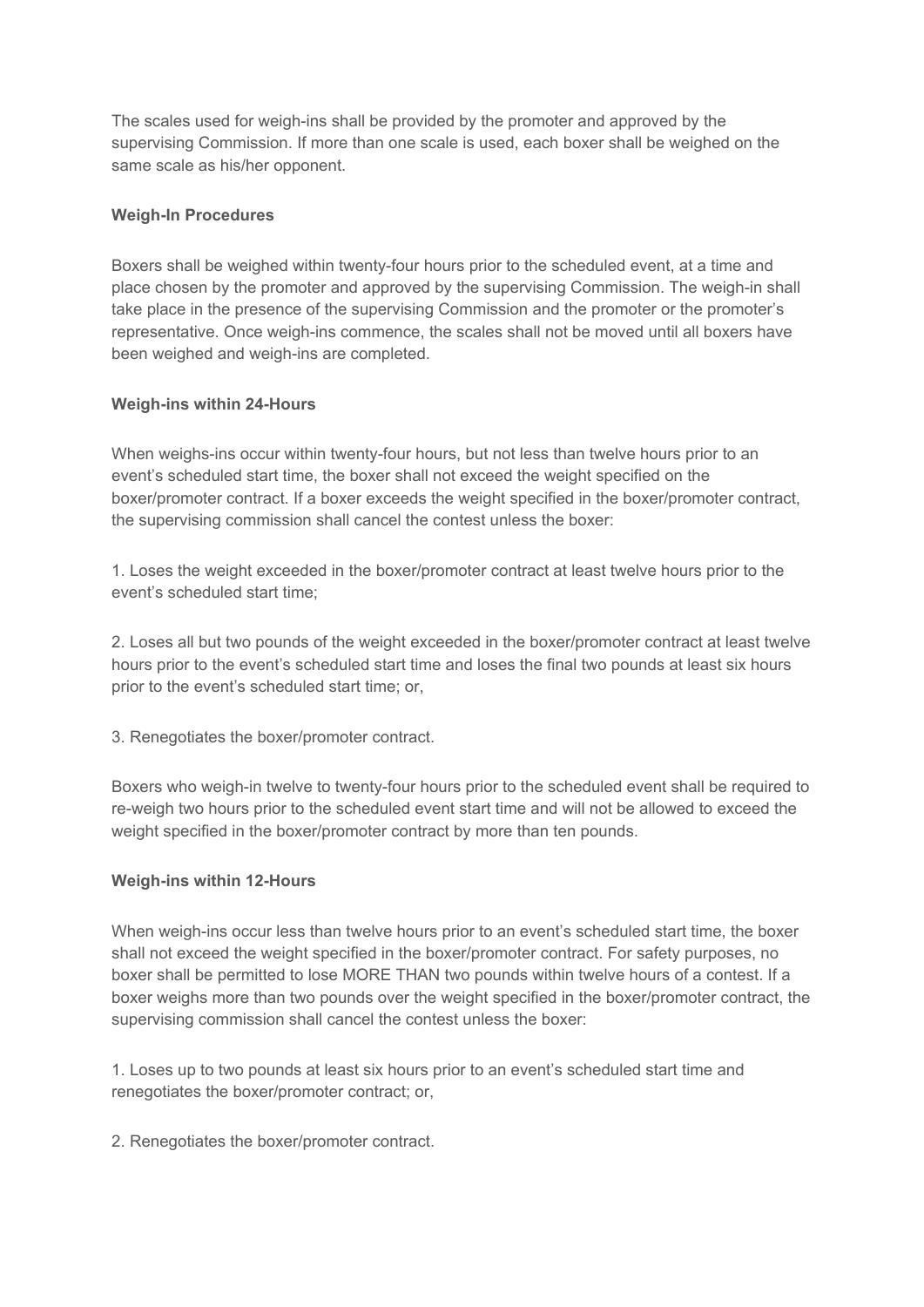# **Weight Classes, Weight Differences and Glove Weight Guidelines**

The following guidelines shall be used for contests unless the ABC waives the weight difference allowance in writing.

| <b>Weight Class</b>    |                                    | <b>Weight Difference</b> | Glove  |
|------------------------|------------------------------------|--------------------------|--------|
|                        |                                    | <b>Allowance</b>         | Weight |
| Mini Flyweight         | Up to and including 105<br>pounds. | Not more than 3 pounds.  | 8 oz.  |
| Light Flyweight        | Over 105 to 108 pounds.            | Not more than 3 pounds.  | 8 oz.  |
| Flyweight              | Over 108 to 112 pounds.            | Not more than 3 pounds.  | 8 oz.  |
| Super Flyweight        | Over 112 to 115 pounds.            | Not more than 3 pounds.  | 8 oz.  |
| Bantamweight           | Over 115 to 118 pounds.            | Not more than 3 pounds.  | 8 oz.  |
| Super<br>Bantamweight  | Over 118 to 122 pounds.            | Not more than 4 pounds.  | 8 oz.  |
| Featherweight          | Over 122 to 126 pounds.            | Not more than 4 pounds.  | 8 oz.  |
| Super<br>Featherweight | Over 126 to 130 pounds.            | Not more than 4 pounds.  | 8 oz.  |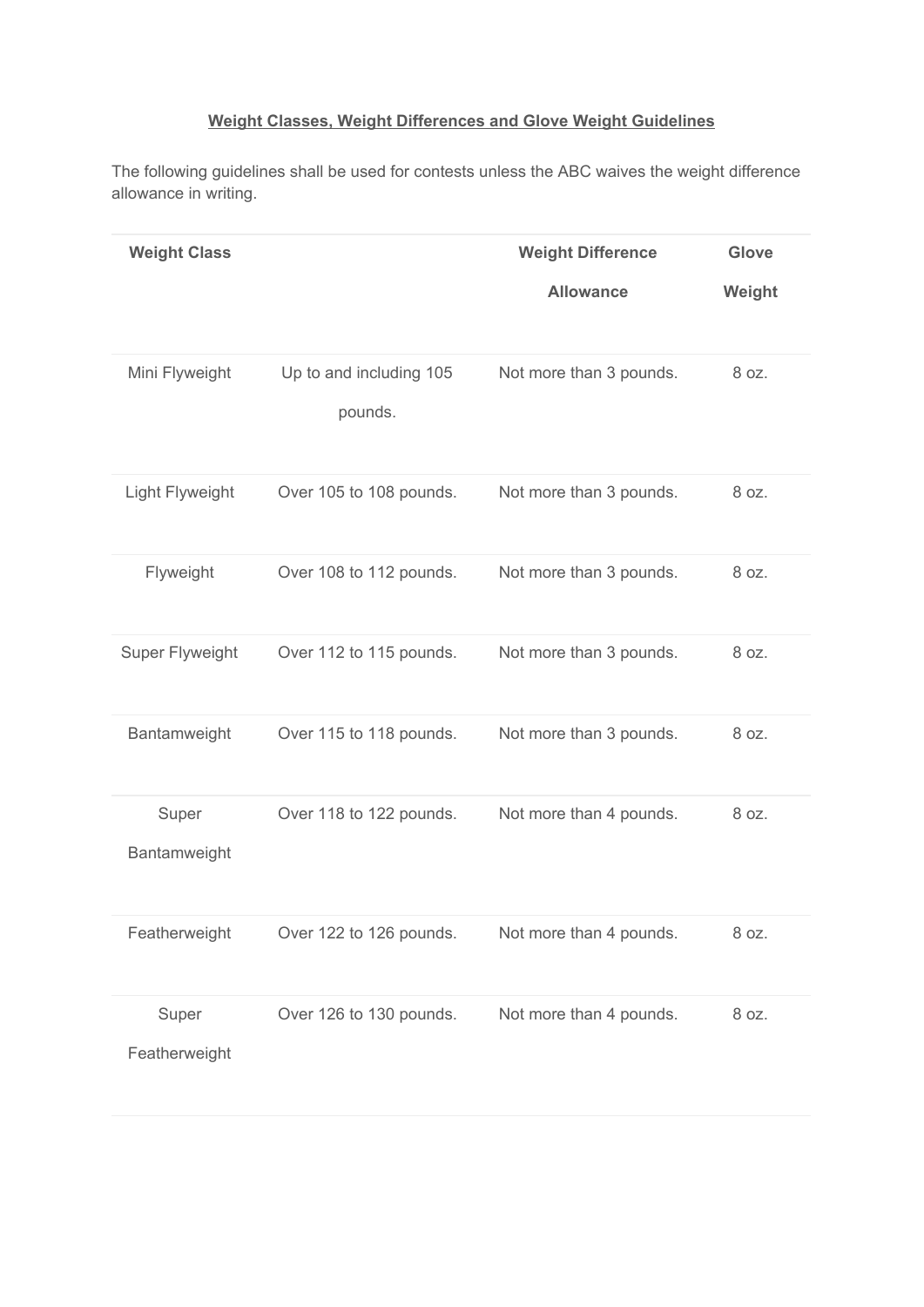| Lightweight           | Over 130 to 135 pounds. | Not more than 5 pounds.  | 8 oz.  |
|-----------------------|-------------------------|--------------------------|--------|
| Super Lightweight     | Over 135 to 140 pounds. | Not more than 5 pounds.  | 8 oz.  |
| Welterweight          | Over 140 to 147 pounds. | Not more than 7 pounds.  | 8 oz.  |
| Super<br>Welterweight | Over 147 to 154 pounds. | Not more than 7 pounds.  | 10 oz. |
| Middleweight          | Over 154 to 160 pounds. | Not more than 7 pounds.  | 10 oz. |
| Super<br>Middleweight | Over 160 to 168 pounds. | Not more than 7 pounds.  | 10 oz. |
| Light Heavyweight     | Over 168 to 175 pounds. | Not more than 7 pounds.  | 10 oz. |
| Cruiserweight         | Over 175 to 200 pounds. | Not more than 12 pounds. | 10 oz. |
| Heavyweight           | Over 200 pounds.        | No limit.                | 10 oz. |

# **Bout Approval**

1. No boxing contest shall be allowed unless approved by the supervising Commission. The decision of the supervising Commission is final.

2. The supervising Commission may approve the contest if the following information about each boxer is similar and the supervising Commission does not have undo concern for the safety and welfare of either boxer proposed for a contest.

a. Boxing record;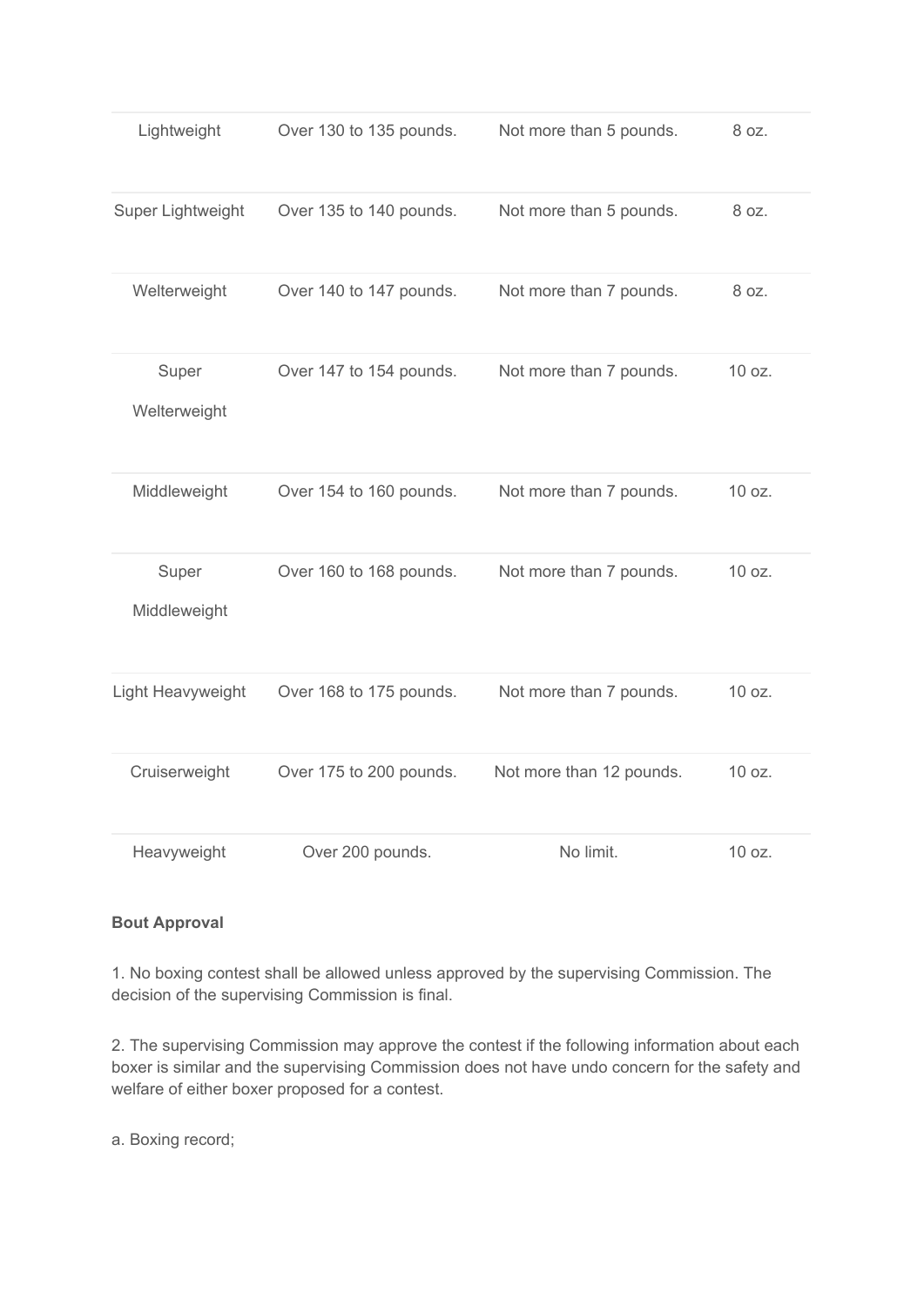b. Boxing experience;

- c. Boxing skill; and
- d. Physical condition.

3. The supervising Commission shall notify the matchmaker and promoter when a boxing contest is approved by giving preliminary approval to the matchmaker and by approving of the advance notice submitted by the promoter. Only bouts approved by the supervising Commission will be allowed, and their decision is final.

### **Duration of Rounds**

No professional boxing contest shall be scheduled for more than twelve (12) rounds for males or ten (10) rounds for females. Each round shall be three (3) minutes in duration for male boxers and two (2) minutes for female boxers and have a one (1) minute rest period between rounds.

### **Approved Ring Attire**

Boxers shall box in boxing shorts, abdominal guard, foul proof cup, shoes and a custom-made, individually fitted mouthpiece. In addition, female boxers shall wear a body shirt while breast protection is optional (see Female Boxing Rules).

#### **Hand Wraps**

Hand wraps shall be restricted to no more than twenty (20) yards of soft gauze, not more than two (2) inches wide. The gauze shall be held in place by no more than eight (8) feet of adhesive tape, no more than one and one-half  $(1 \frac{1}{2})$  inches wide. The adhesive tape shall not cover any part of the knuckles when the hand is clenched to make a fist. The use of water, or any other liquid or material, on the tape is strictly prohibited.

Hand wraps shall be applied in the dressing room in the presence of a Commission representative and, if requested, one representative of the other boxer.

#### **Gloves**

Gloves must have the distal portion of the thumb attached to the body of the glove so as to minimize the possibility of injury to an opponent's eye. A glove, or set of gloves, shall only be used once during each boxing event. All gloves are subject to inspection by the supervising Commission. Gloves found to be twisted, manipulated, altered, unfit or ill-fitting, shall be replaced.

The promoter shall provide one set each of eight-ounce and ten-ounce gloves to the supervising Commission prior to the start of the first contest for use in case gloves are damaged during a contest. Promoters shall supply gloves that are whole, clean, sanitary, and in good condition. The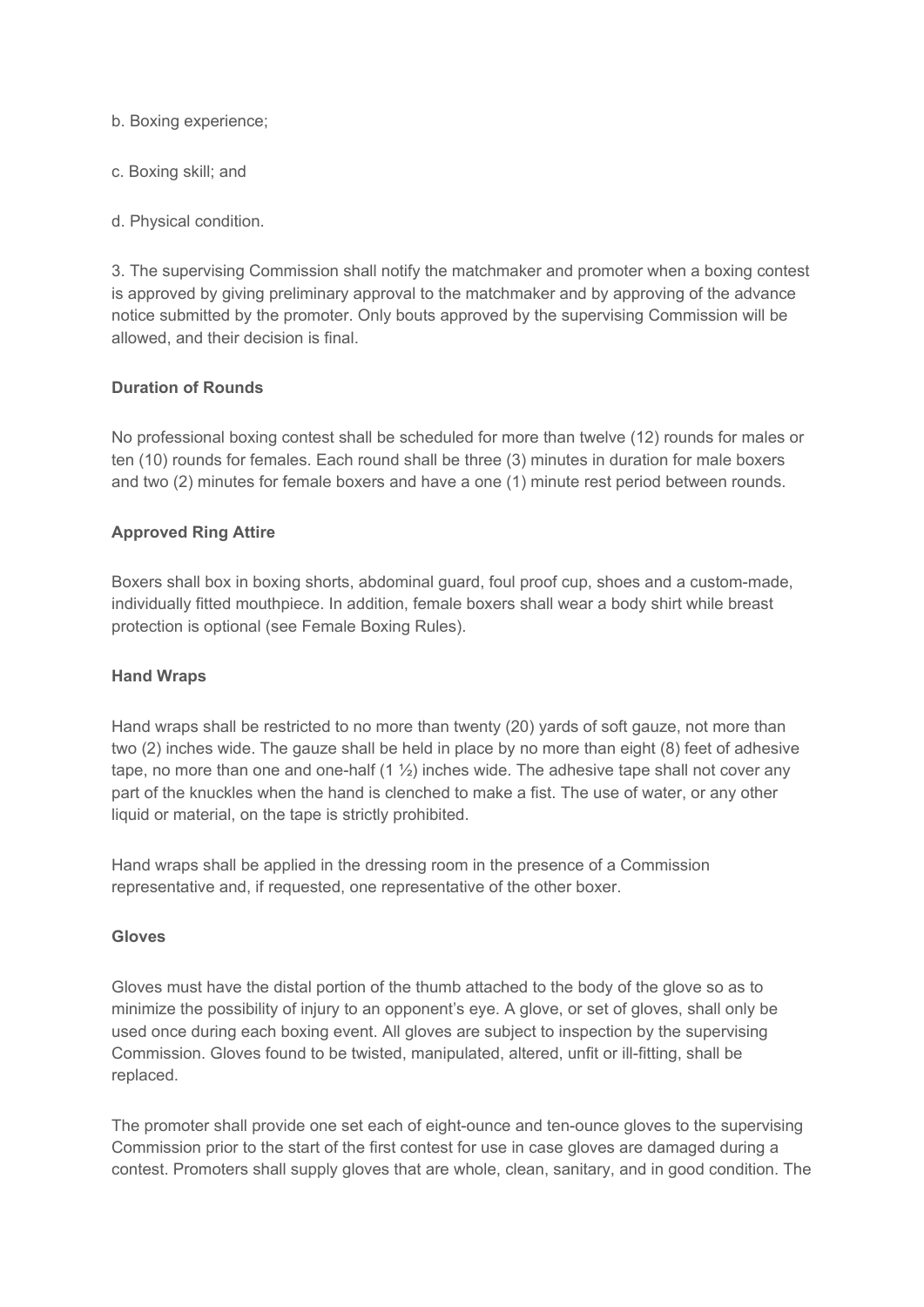gloves may not be twisted, manipulated or altered in any manner. The promoter shall provide new gloves for all main event and title bouts.

When two boxers in a contest are above and below the weights described in the subsection entitled "Guidelines for Boxing Weight Classes, Weight Difference and Glove Weight," both boxers shall wear the gloves required for the higher weight.

# **Ring Occupants**

No person other than the contestants and the referee shall enter the ring during a bout. For non-title fights there may be no more than three seconds. Between rounds, one second may be inside the ring and the other (2) on the ring apron. For a championship fight there may be four seconds. Between rounds, one second may be inside the ring and two (2) of the seconds on the ring apron, with the fourth second remaining off the apron on the floor.

The physician may enter the ring if asked by the referee, the supervising commission or the inspectors to examine an injury to a contestant.

No contestant shall leave the ring during any one-minute rest period between rounds.

The referee may, in his/her discretion, stop a contest or exhibition if an unauthorized person enters the ring during a round.

### **Fouls**

A foul is an action by a boxer, identified by the referee, that does not meet the standard of a fair blow or the conduct of a responsible professional fighter. Fouls may include, but are not limited to, the following types of contact or acts:

- 1. Hitting an opponent below the navel or behind the ear;
- 2. Hitting an opponent who is knocked down;
- 3. Holding an opponent with one hand and hitting with the other;
- 4. Holding or deliberately maintaining a clinch;
- 5. Wrestling, kicking or roughing;
- 6. Pushing an opponent about the ring or into the ropes;
- 7. Butting with the head, shoulder, knee, elbow;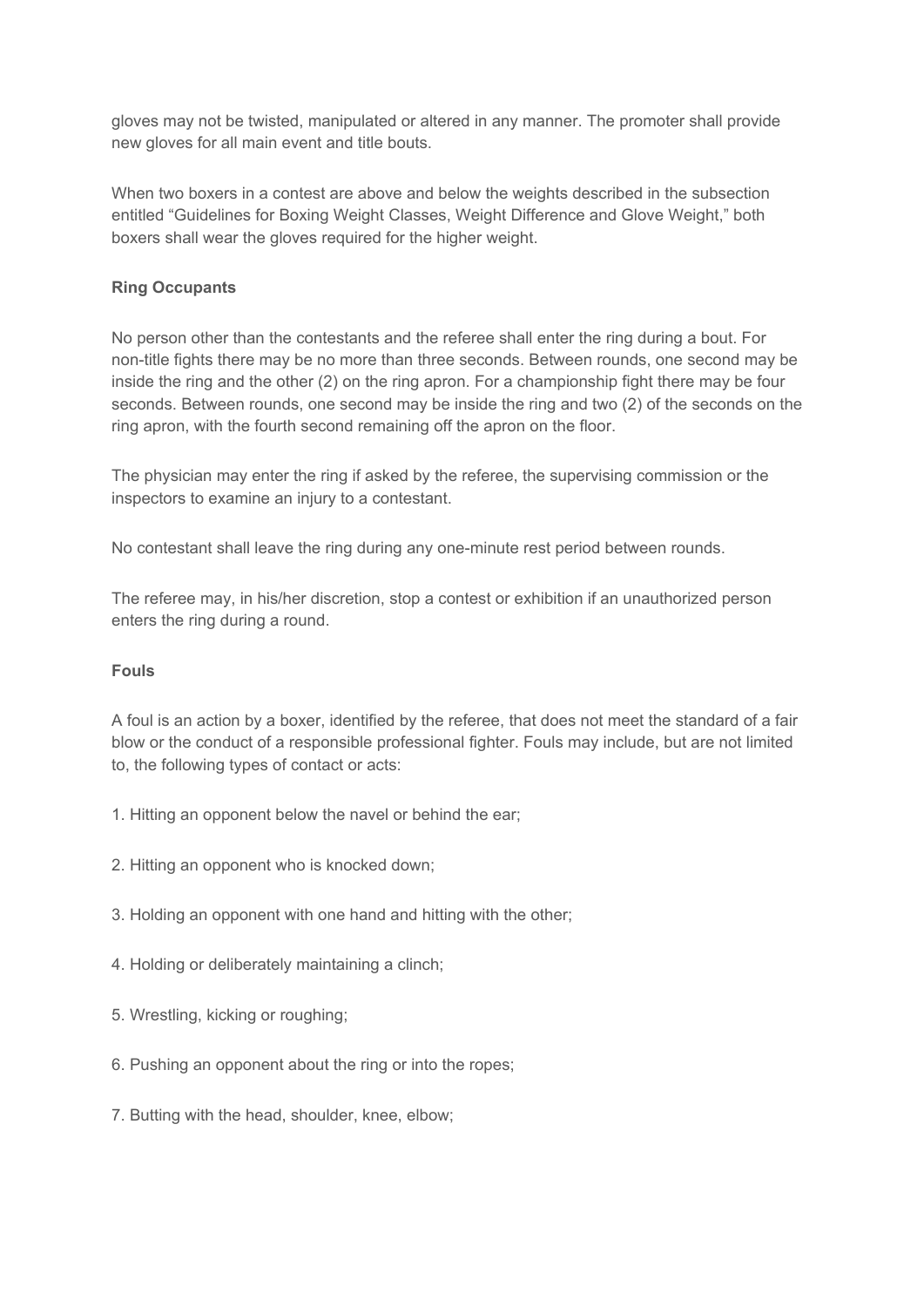8. Hitting with the open glove, the butt or inside of the hand, or back of the hand, the elbow or the wrist;

9. Purposely falling down onto the canvas of the ring without being hit or for the purpose of avoiding a blow;

10. Striking deliberately at that part of the body over the kidneys;

11. Using the pivot blow (pivoting while throwing a punch) or the rabbit punch

(punches thrown to the back of the head and neck areas);

12. Jabbing the eyes with the thumb of the glove;

13. Use of abusive language;

14. Unsportsmanlike conduct causing injury to an opponent that does not meet the standard of a fair blow;

- 15. Hitting on the break;
- 16. Intentionally spitting out the mouthpiece;

17. Hitting on or out of the ropes;

- 18. Holding rope and hitting;
- 19. Biting/spitting;
- 20. Not following referee's instructions;
- 21. Stepping on opponent;
- 22. Crouching below opponent's belt;
- 23. Leaving neutral corner; and
- 24. Corner second shouting.

#### Injuries sustained by Fouls

A. Intentional fouls.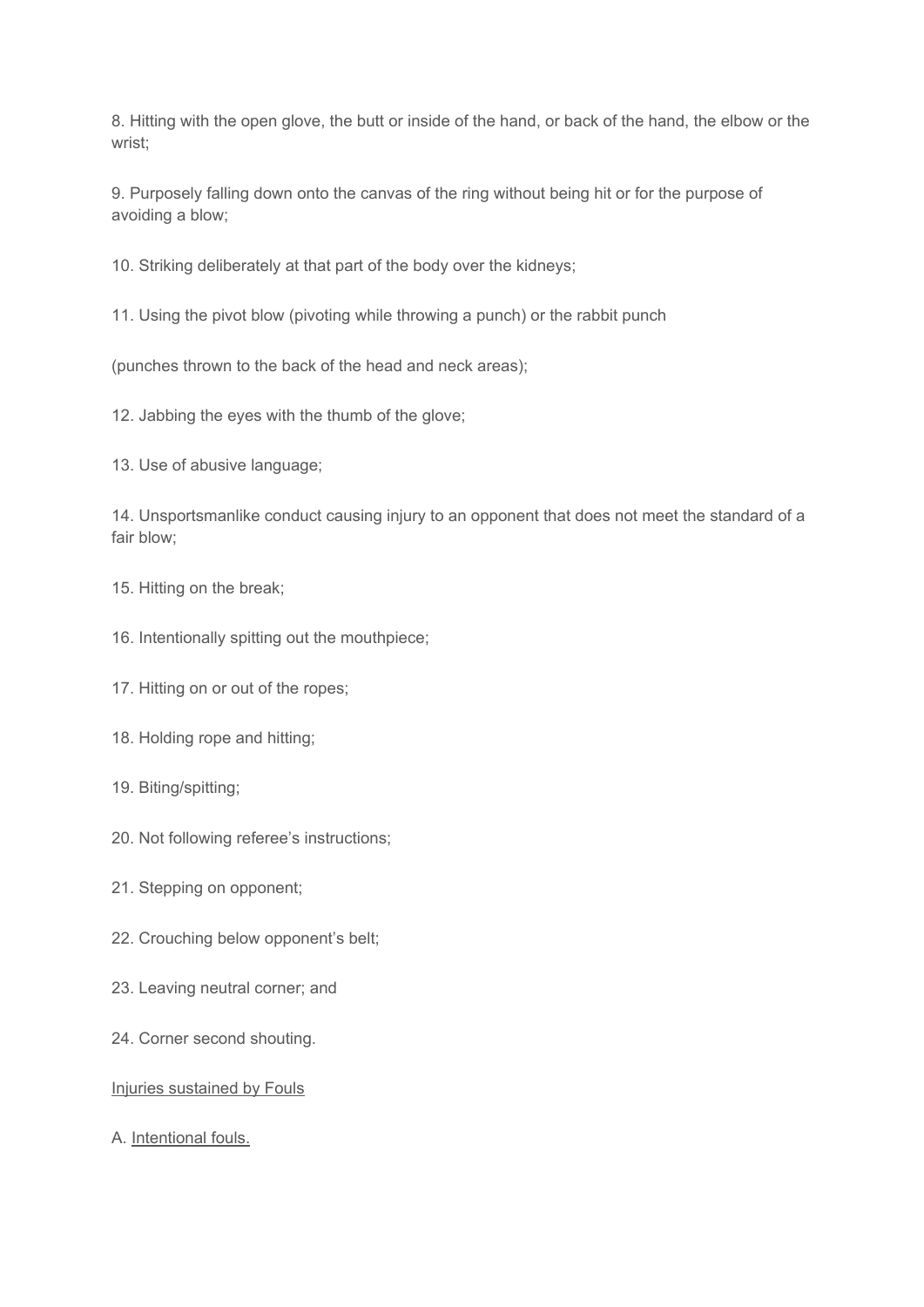1. If an intentional foul causes an injury, and the injury is severe enough to terminate the bout immediately, the boxer causing the injury shall lose by disqualification.

2. If an intentional foul causes an injury and the bout is allowed to continue, the referee will notify the authorities and deduct (2) points from the boxer who caused the foul. Point deductions for intentional fouls will be mandatory.

3. If an intentional foul causes an injury and the injury results in the bout being stopped in a latter round, the injured boxer will win by TECHNICAL DECISION if he is ahead on the score cards or the bout will result in a TECHNICAL DRAW if the injured boxer is behind or even on the score cards. Partial or incomplete rounds will be scored. If no action has occurred, the round should be scored as an even round.

4. If boxer injures himself while attempting to intentionally foul his opponent, the referee will not take any action in his favor, and this injury will be the same as one produced by a fair blow.

5. If the referee feels that a boxer has conducted himself in an unsportsmanlike manner he/she may stop the bout and disqualify the boxer.

### B. Accidental fouls.

If an accidental foul causes an injury severe enough for the referee to stop the bout immediately, the bout will result in a NO DECISION if stopped before three (3) completed rounds in bouts scheduled for four rounds. Rounds are complete when the bell rings signifying the end of a round. If a bout is scheduled for more than four (4) rounds and an accidental foul occurs causing an injury severe enough for the referee to stop the bout immediately, the bout will result in a NO DECISION if stopped before four (4) completed rounds.

If an accidental foul causes an injury severe enough for the referee to stop the bout immediately, after three (3) rounds have occurred in bouts scheduled for four rounds, the bout will result in a TECHNICAL DECISION, awarded to the boxer who is ahead on the score cards at the time the bout is stopped. If a bout is scheduled for more than four (4) rounds and an accidental foul causing an injury severe for the referee to stop the bout immediately, after four (4) rounds have occurred, the bout will result in a TECHNICAL DECISION, awarded to the boxer who is ahead on the score cards at the time the bout is stopped.

A fighter who is hit with an accidental low blow must continue after a reasonable amount of time but no more than five (5) minutes or he/she will lose the fight.

### **Penalty for Fouls**

Disqualification for fouls to the body can only occur if the referee feels that these fouls are flagrant and/or continual. The referee may order a deduction of points for any illegal blow to the body and may, at his/her discretion, give a rest period of up to five (5) minutes for the injured boxer to recover. The referee may ask the ringside physician to examine the boxer before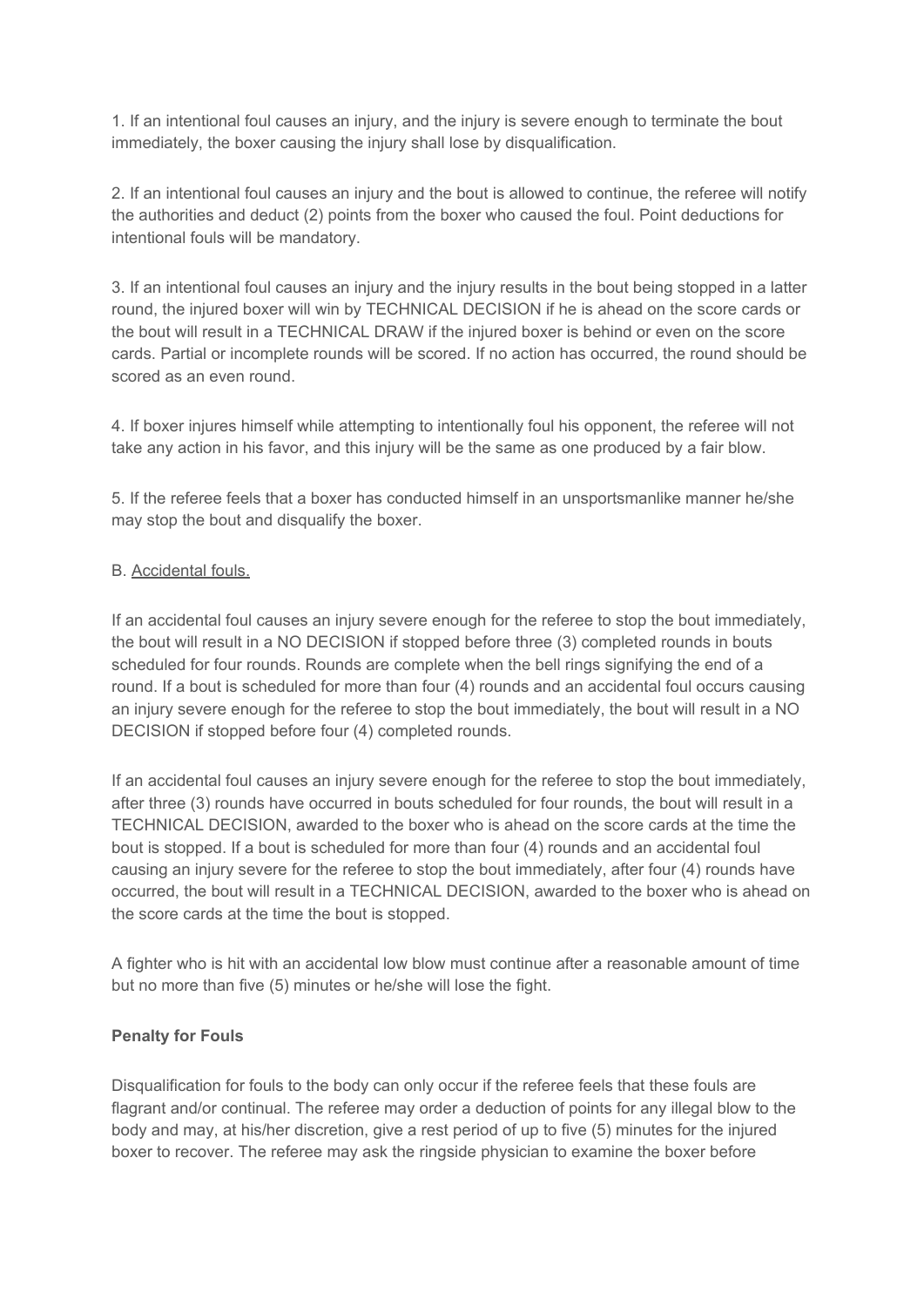granting the rest period. If the referee rules the foul accidental and the injured boxer is unable to continue after the five (5) minute rest period, the rules governing accidental fouls shall apply.

A boxer who is hit with an accidental low blow must continue after the five- (5) minute rest or he/she will lose the bout.

When an intentional foul causes an injury and the bout is allowed to continue, the referee will notify the authorities and deduct two (2) points from the boxer who caused the foul. Point deductions for intentional fouls are mandatory.

### **Determination of a Knockdown**

It shall be ruled a knockdown when, as a result of a legal blow or series of legal blows, a contestant:

- 1. Touches the floor with any part of the body other than his/her feet;
- 2. Is being held up by the ropes, or

3. Is hanging on, through, or over the ropes without the ability to protect him/herself and cannot fall to the floor.

#### **Knock Down Eight Count**

In the case of a knock down, the eight (8) count is mandatory. A contestant who is knocked out shall be suspended for a minimum period of sixty days and a contestant who loses by technical knock out shall be suspended for a minimum period of thirty days from participating in any boxing activity.

A referee may terminate the count and the bout at any point when he/she decides that the safety of the downed boxer is at risk.

In the event of a knockdown, the downed boxer will be allowed a ten count in which to rise unassisted. Should a contestant arise before the count of ten is reached and go back down immediately without being struck by the opponent, the referee shall resume the count where he/she left off.

A referee may count a contestant out who is hanging defensively on, through, or over the ropes or on the floor.

When a knockdown occurs, the downed boxer's opponent shall go to the furthest neutral corner and remain there while the count is being made. The referee may stop counting if the opponent fails to go to the neutral corner, and resume the count where he/she left off when the opponent reports to or returns to the neutral corner.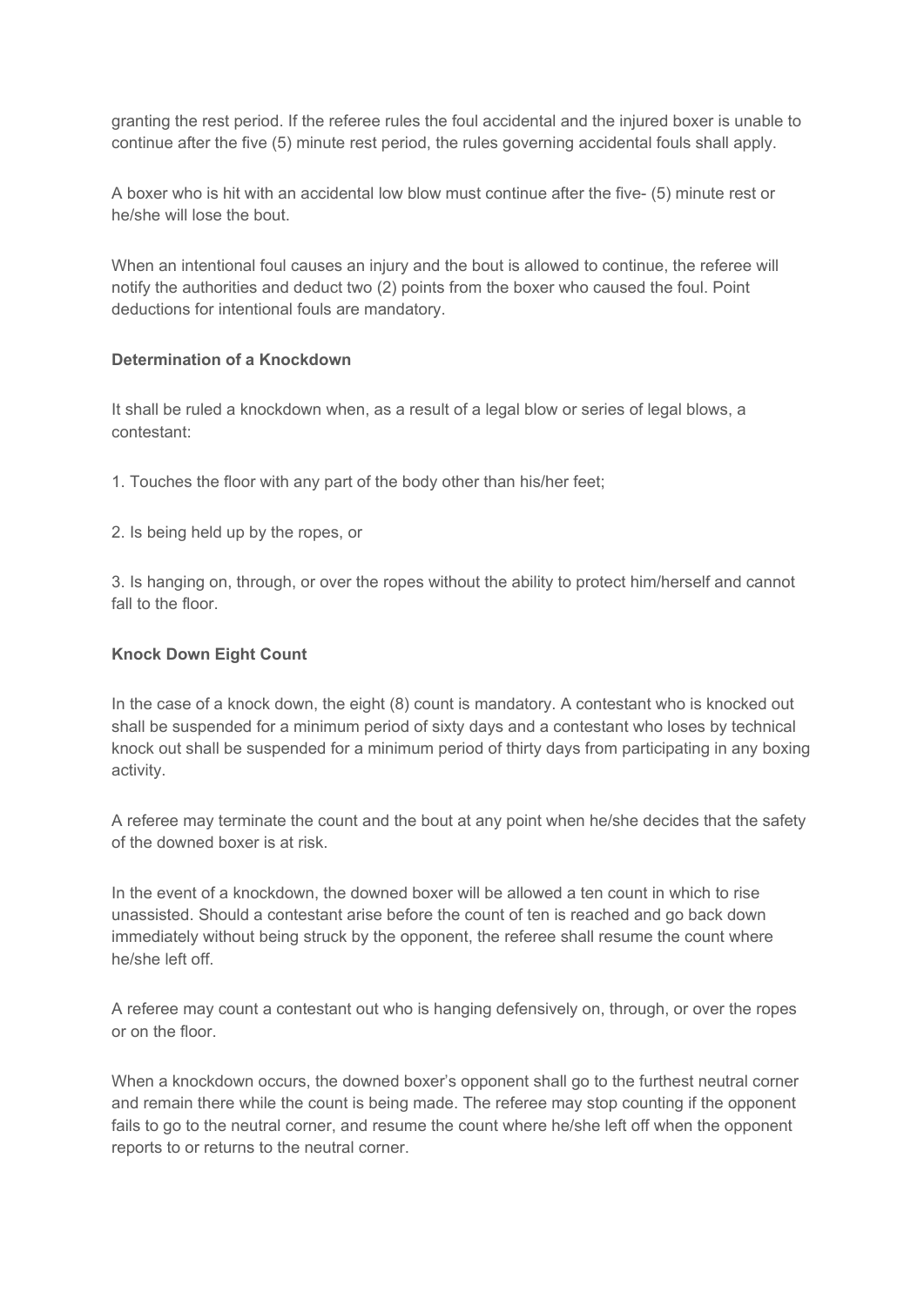# **Bout Termination Due to Injury – Technical Knock-out (TKO)**

When a cut is produced by a legal punch and the fight is stopped because of that cut, the injured boxer shall lose by Technical Knock-out, and the Commission shall inscribe in the records the letters TKO (loss by technical knock-out).

Any boxer losing by way of a TKO resulting from head blows shall receive a medical suspension and shall not participate in any boxing activity for a minimum of a thirty (30) day.

### **Bout Termination Due to a Knock-Out – Knock-out (KO)**

When a boxer loses by way of a knock-out or is unable to rise by the count of ten, he/she shall lose by Knock-out (KO), and the Commission shall inscribe in the records the letters KO (loss by knock-out).

### **Medical Suspensions**

A boxer losing by way of a Technical Knock Out (TKO) resulting from head blows shall receive a medical suspension and shall not participate in any boxing activity for a minimum period of thirty (30) days. A boxer losing by way of a Knock Out (KO) shall receive a medical suspension and shall not participate in any boxing activity for a minimum period of sixty days. At the discretion of the physician, longer suspension periods may be issued for either the TKO or KO.

Boxers shall receive a mandatory seven-day rest period after competing in an event. Day 1 of the mandatory rest period shall commence on the first day following the event.

A physician may issue a medical suspension any time he/she believes it to be in the best interest for the safety of a boxer (i.e., high blood pressure at pre-fight physical). In any/all cases, the decision by the physician to issue or extend a suspension is final.

#### **EQUIPMENT**

#### **Ring Size**

The ring shall be no less than sixteen (16) or more than 20 feet square when measured inside the line of the ropes. The apron of the ring shall extend beyond the ropes not less than two feet. The ring shall be equipped with four ropes with two spacer ties on each side of the ring to secure the ropes.

#### **Medical Equipment Required**

There shall be an ambulance and duly licensed EMT's or paramedics with appropriate resuscitation equipment at ringside at all times.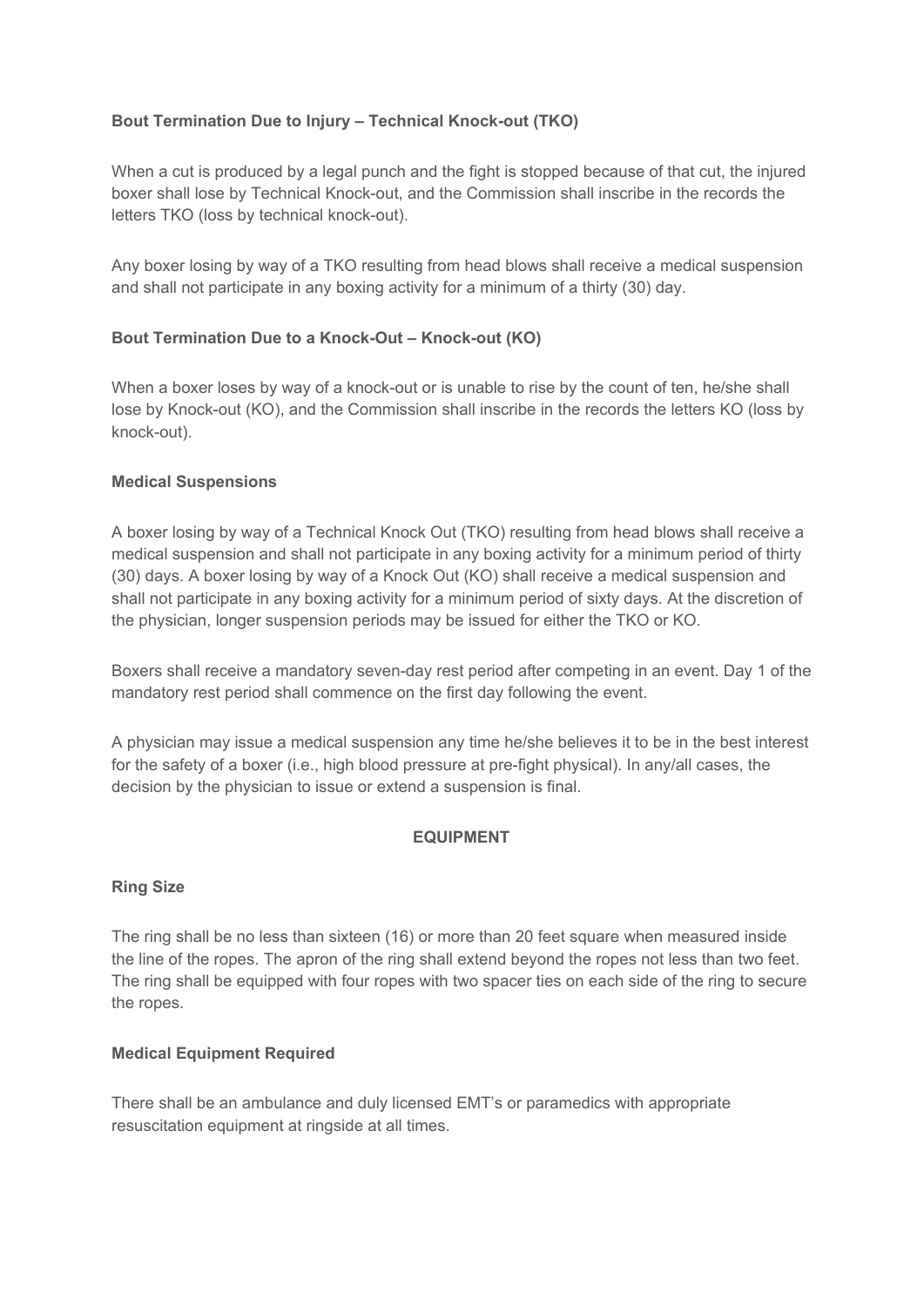### **SECONDS**

### **Requirements and Restrictions**

Every person serving as a second must be licensed if the supervising commission licenses seconds.

### **Entering Ring**

Seconds shall not enter the ring to assist or move a boxer who has been knocked-down or injured until instructed to do so by medical personnel.

### **Chief Second and Corner Duties**

No more than three seconds can assist a boxer during a non-title contest, one inside the ring and two on the ring apron. For championship contests, four seconds may be utilized, one inside the ring, two on the ring apron, and one at ground level. A boxer may lose points or be disqualified for the conduct of his/her chief second or corner(s).

1. Before a contest begins:

a. The chief second and other corner men for each boxer shall be identified for the inspector and the referee. Only those so identified shall be allowed in the boxer's corner.

b. Before putting on gloves, the boxer shall present his/her wrapped hands for inspection by the supervising Commission.

c. The corner shall present the boxer, ready to box, when the referee calls the boxers to ring center for final instructions.

d. Sealed sport drinks must be presented to the Commission for examination before the bout or they may not be used.

- 2. During the round, seconds:
- a. Must remain seated.

b. Must not mount the stairs or apron or enter the ring until the bell indicates the end of a round.

c. Must refrain from excessive coaching of his/her boxer.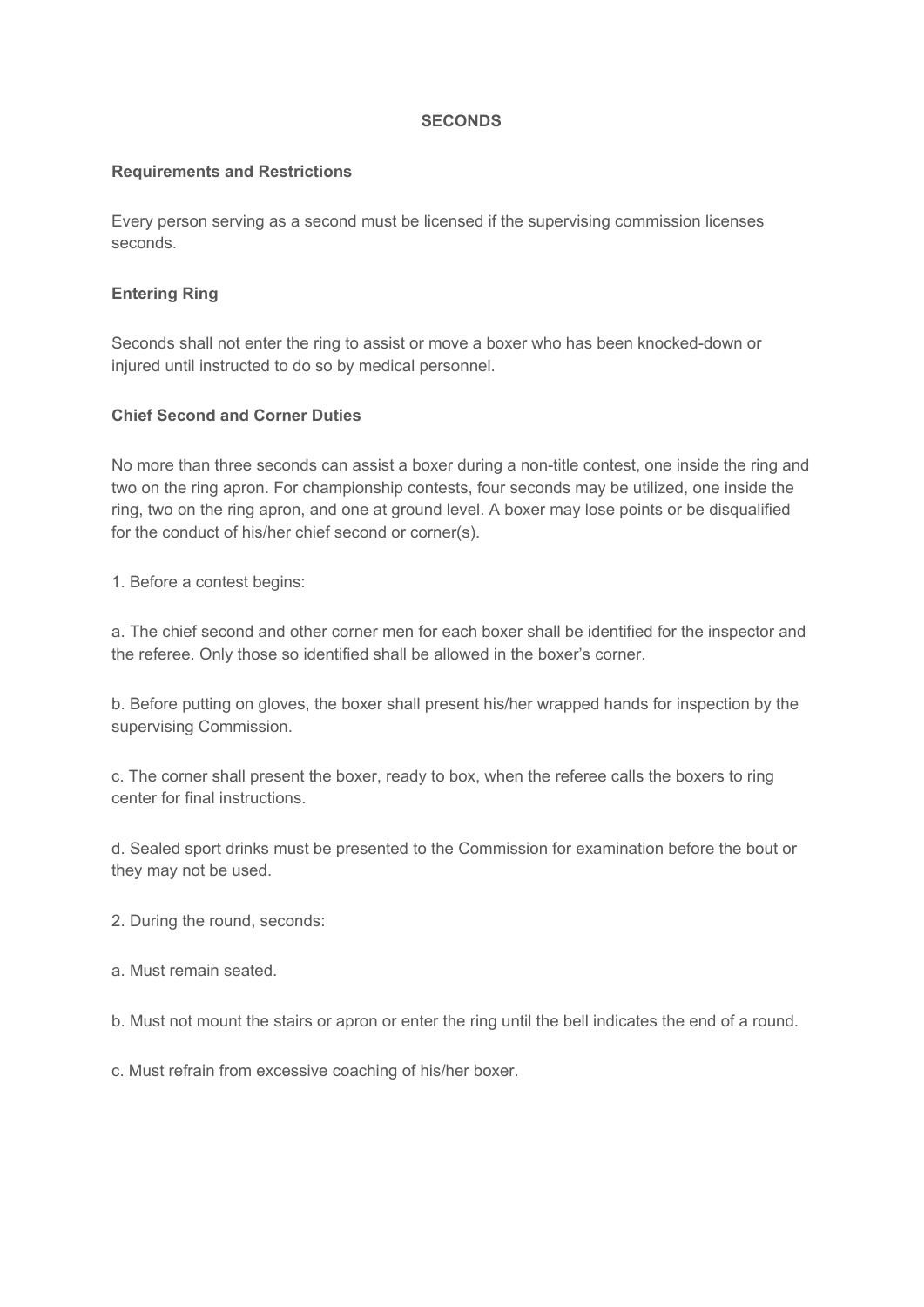d. Shall signal the referee to stop the fight by mounting the ring apron rather than throwing towels, sponges or anything else into the ring. Only the Referee can stop the contest, and he/she may consult with the ringside physician on the physical condition of either boxer at any time.

3. During the one minute rest period, a second:

- a. May coach his/her boxer.
- b. May treat cuts/abrasions and/or swelling.

c. May provide water, ice, approved sports drinks, or other cooling-down techniques.

d. Must leave the ring at the sound of the timekeeper's whistle that is given ten seconds before a round begins.

e. Shall remove all items in the ring and on the ring platform prior to the bell sounding the beginning of the round.

### **PHYSICIANS**

#### **Physician Required at Ringside**

There shall be at least one (1) physician at ringside at all times. The physician must be a licensed medical doctor or a doctor of osteopathic medicine. The physician must be legally authorized to practice medicine by the state in which the boxing event is being held unless an exemption is granted per state statue.

#### **REFEREES**

#### **Referee's Responsibilities Before the Bout**

1. Meet with each boxer and his/her chief second in their dressing room and:

a. Warn the seconds about violations of seconds rules, and if they do not comply, the referee shall warn them that further violations will result in disqualification of their contestant, and/or disciplinary action.

b. Identify the belt/hip line and clarify that the equipment shall not extend above this imaginary line.

c. Explain what you will do when the warning sounds, indicating that the end of the round is near, and when the bell sounds ending the round.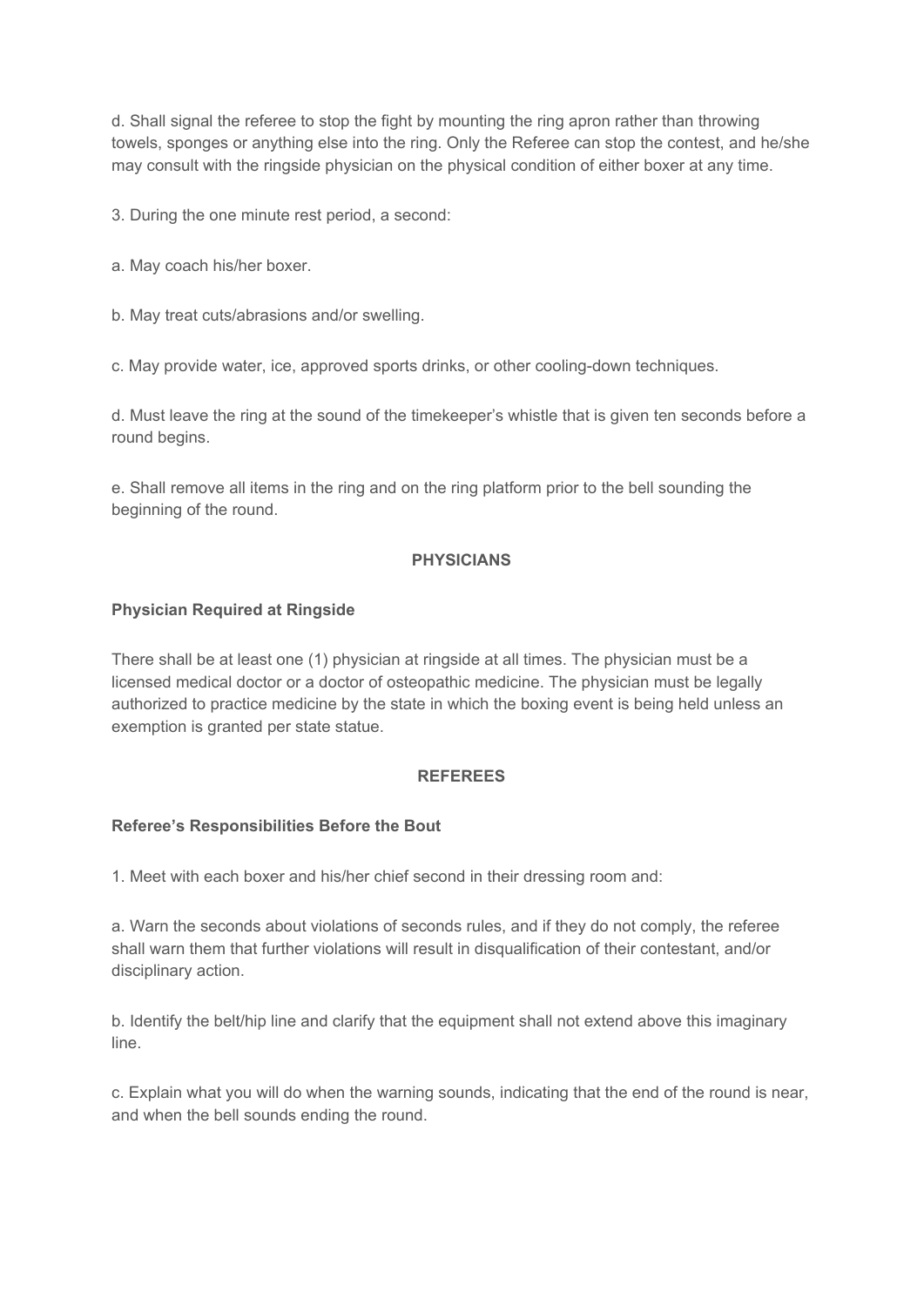d. Explain to the chief second that he/she is expected to manage the corner (clean up spills and/or ice, wipe off excess petroleum jelly, and ensure that the boxer has his/her mouth piece in place before the start of each round).

e. Share how you will direct the boxers to break (i.e., "punch" or "get out" and, if necessary, "hold your punches" and step in and break the boxers.

f. Review fouls and how you will issue cautions and/or deducts points.

g. Inspect and sign hand wraps (unless the commission establishes some other process).

h. Ask the boxer and chief second if they have any questions.

2. Meet with the physician(s) to:

a. Determine his/her ringside experience.

b. Determine where the physician(s) will be located at ringside during the conduct of the bouts.

c. Inform/remind the physician that he/she is not to enter the ring unless directed to do so by the referee or the commission.

d. Specify the signal the referee will use to call the physician into the ring.

e. Specify the signal the referee will use to call the physician to a neutral corner.

f. Direct the physician to mount the ring apron quickly if called to examine a boxer during the bout, make a quick examination (no more than five to ten seconds), and communicate with the referee. Determine in advance how the physician will communicate his/her findings with the referee.

g. Direct the physician not to make any statements after examining a boxer that could change the dynamics of the bout, such as "Let it go one more round."

h. Discuss the boxers and some of the things the physician may see during the fight (i.e., one boxer usually bleeds from the nose).

i. Obtain pre-fight medical exam.

3. Check the condition of the ring to ensure that everything is ready for the bout (buckets and stairs in red and blue corners, rope tension, ring floor and canvas condition, etc.).

4. When boxers enter the ring: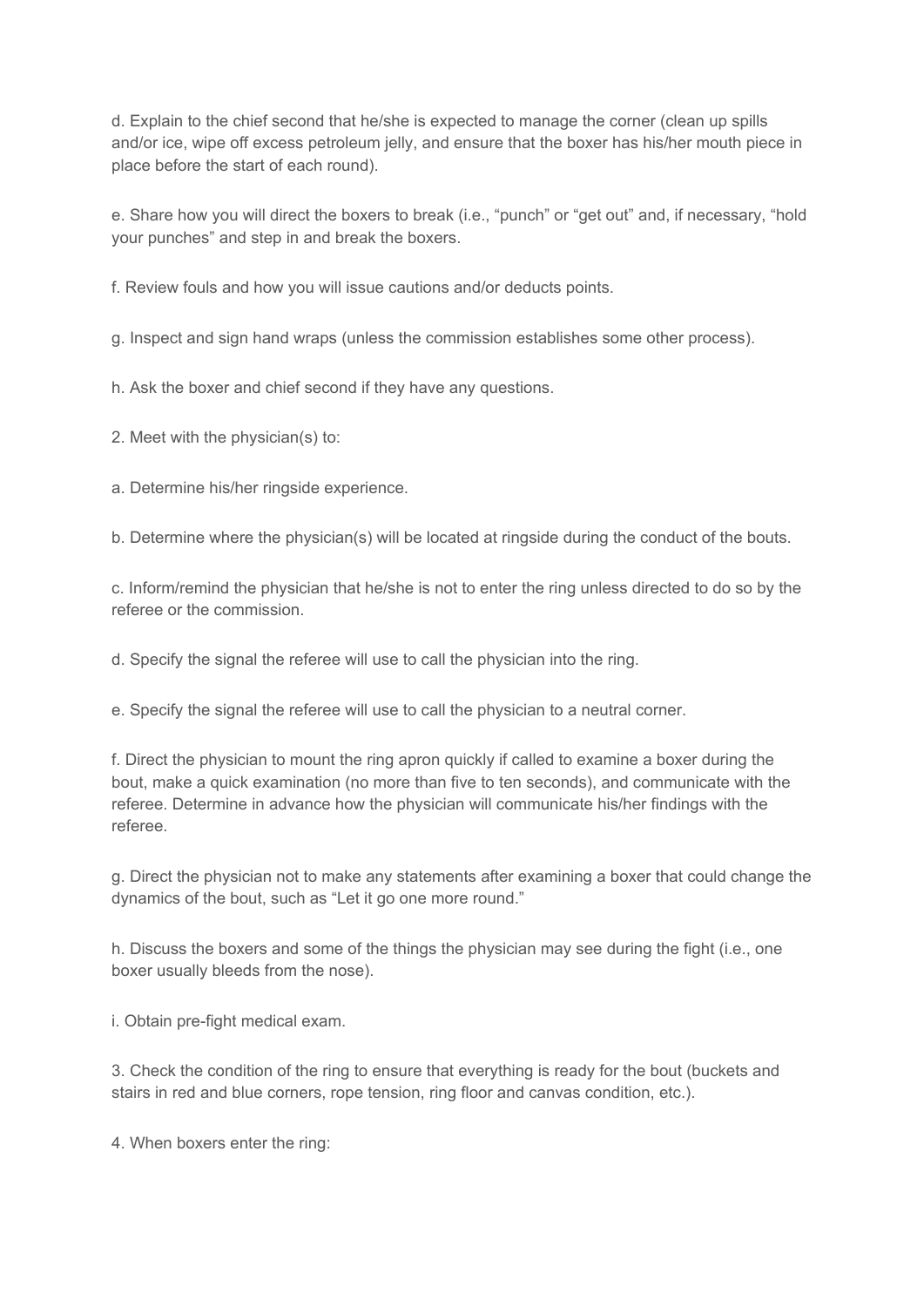a. Inspect the gloves of the contestants and make sure that no foreign substances have been applied to the gloves or bodies of the contestants that might be detrimental to an opponent.

b. Inspect the gloves, trunks, shoes (double knot and/or taped), hair, mouthpiece, safety equipment (re-establish the belt line), and check for jewelry.

c. After the announcer makes introductions, call the boxers to center ring, give final instructions, direct boxers to return to their corners, and clear the ring and ring apron in preparation for the contest.

d. Before starting each bout, check each judge, the timekeeper and the physician(s) to determine if they are ready before signaling the timekeeper to start the contest.

### **Referee's Responsibilities During the Bout**

1. Ensure the safety of the boxers.

2. Enforce all the rules of the Commission that apply to the execution of performance and the conduct of contestants' seconds while he/she is in the ring.

3. Maintain control of the fight at all stages and issue cautions and/or deduct points as appropriate.

4. Whenever the gloves of a contestant touch the canvas floor, whether by accident or by knockdown, physically inspect the gloves and wipe them clean before the bout proceeds.

5. If a boxer is cut, the referee may interrupt the bout to consult the ringside physician to determine if the injured boxer can continue or not.

6. If the ringside physician steps on the ring apron, the referee may call time-out and have the injured boxer examined by this physician. Final authority to stop or continue a bout rests with the referee.

7. Immediately stop a contest to inform the commission and boxers of an injury caused by a head butt or foul, determine if the act was intentional or accidental, and determine if the bout can continue.

8. Instruct the judges to mark their scorecards accordingly when he/she has assessed a foul upon one of the contestants.

9. If the contestant taking the count is still down when the referee calls the count of ten, or, if in the opinion of the referee, the contestant who was knocked down is in no condition to continue, the referee shall wave both arms to indicate a knockout.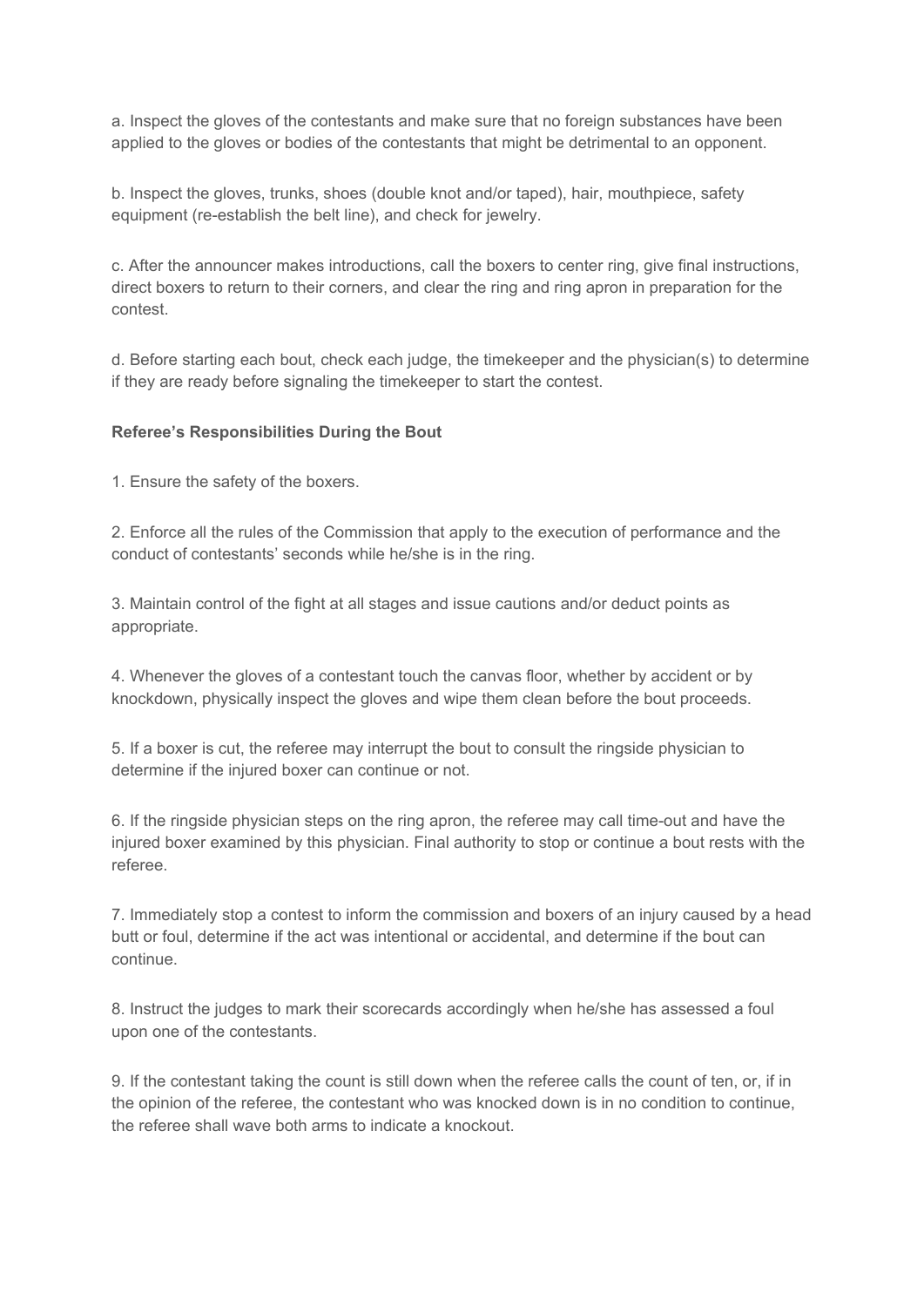10. If both contestants go down at the same time, counting shall be continued as long as one of them is still down. If both contestants remain down until the count of ten, the contest shall be stopped and the decision shall be a technical draw.

11. At the end of each round, pick up the score cards from the judges and turn them into the commission (unless some other process has been arranged for the bout by the commission).

### **Referee's Responsibilities After the Bout Ends**

1. Pick up the scorecards from the judges and turn them into the commission.

2. Inspect the hand wraps of both boxers after their gloves have been removed.

3. Call the boxers to center ring and raise the hand of the winner after his/her name is announced.

4. Maintain control of the ring, boxers, and seconds until the winner has been announced and they have all exited the ring.

### **Referee Approval**

The commission shall name the referee and its decision shall be final.

#### **Referee – Sole Arbiter**

The referee is the sole arbiter of a bout and is the only individual authorized to stop a contest.

#### **JUDGES**

#### **Number of Judges**

The scoring shall be done by three judges, approved by the Commission. The referee, also approved by the Commission, will not score the contest.

#### **Scoring criteria**

The scoring shall be done on a TEN POINT must system. Judges are to score each round using the following scoring criteria:

- 1. Clean punching (power versus quantity).
- 2. Effective aggressiveness.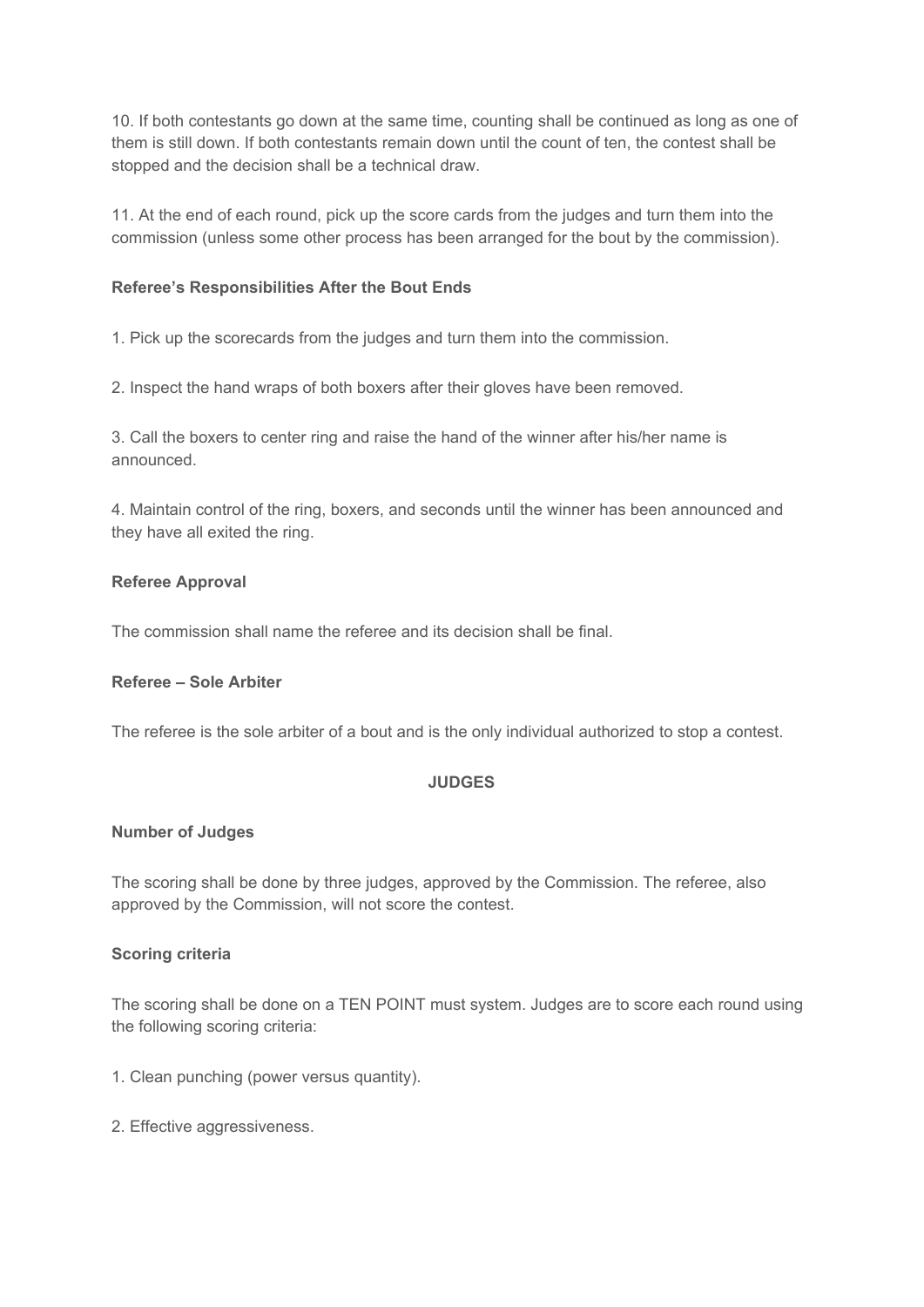3. Ring generalship.

4. Defense.

# **Incomplete or partial rounds**

In the event that the bout is stopped in the middle of the round, the judges shall score ALL incomplete or partials rounds as if they were a complete round.

# **Knockdowns**

Judges shall deduct points for knockdowns only when they are called as such by the referee.

# **Point deductions**

Judges may only deduct points for fouls when they are instructed to do so by the referee.

# **General guidelines for the "10 Point Must System"**

Judges should avoid scoring a round even. (Complete concentration and application of the scoring criteria will allow Judges to pick the winner of each round.)

The basic scoring concepts are:

- Round ends, no clear winner 10-10 (Rare)
- Close round/Winning of the round by effective boxing 10-9
- One knockdown and a winning of the round 10-8
- No knockdowns, but a clear dominating winning of the round 10-8
- Two knockdowns 10-7
- One knockdown and one point deduction to the same boxer 10-8 (minus 1) = 10-7
- More than two knockdowns 10-6
- Two knockdowns and one point deduction 10-7 (minus 1) = 10-6

### **Record Keeping**